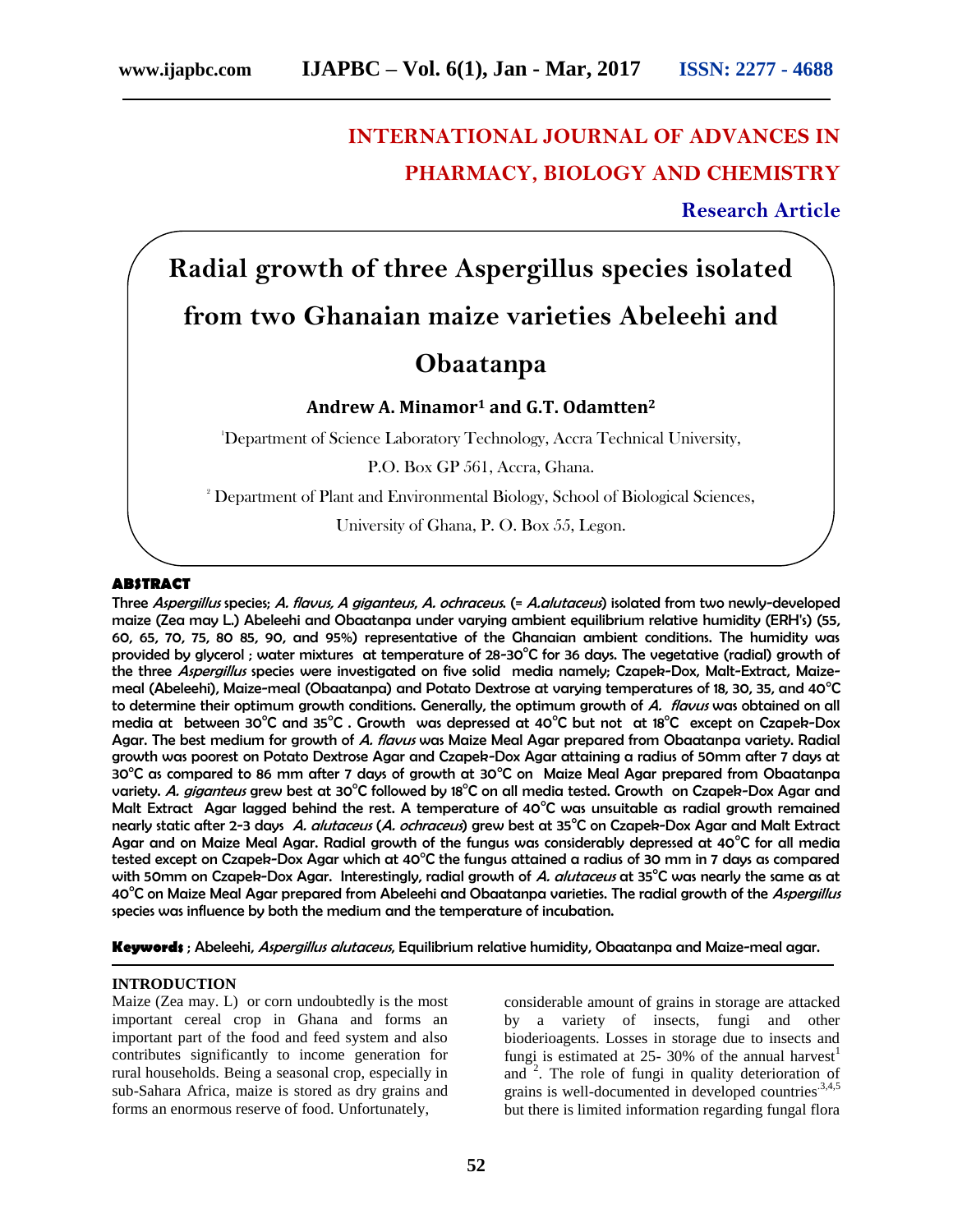of maize in West Africa and the role such fungi play.<sup>6</sup> provided an extensive list of fungi associated with maize stored in Nigeria. Later,  $7.8$  extended the list by eleven fungal species belonging to the genera *Aspergillus* and *Penicillium.*

Two ecological categories of fungi that invade seeds are field fungi and storage fungi. Field fungi are those that invade seeds on the developing plants in the field. They may be saprophytes (e.g. *Alternaria tenuis, Cladosporium herbarum, Epicoccum nigrum*) or in some seed pathogenic fungi (e.g*. Fusarium moniliforme(=F. verticillioides)* and *Verticillium alboatrum*). Storage fungi are those that contaminate stored products. These fungi are xerophilic and the predominant species are *Aspergillus* and *Penicilium* which can survive in seeds as long as 4-8 years.<sup>9</sup> Grain deterioration can be severe under prolonged storage at moderately high humidities. Fungal activities lead to; loss of dry weight, death of the product and hence loss of planting material, development of off-odour, and changes in the texture of the tissues.

Recently, a new storage problem of maize grains has been reported in certain parts of  $A$ frica<sup>10</sup> called stackburn. Maize grains stored in woven polypropylene bags in the warehouse heated (up to  $40^{\circ}$ C or more) caused discolouration of the seed coat and the germ region turning from white to varying shades of brown. The grains are subsequently downgraded and disposed off cheaply. This constitute a great loss to the farmer and the warehousing agents and above all, a great threat to food security in sub-Sahara Africa. The Crops Research Institute of the Council for Scientific and Industrial Research, CSIR of Ghana has through the Grains and Legumes Improvement Programme, developed high lysine content maize grains including Abeleehi and Obaatanpa .There is hardly any information on the mycoflora associated with these grains which have to be stored for prolonged periods as seed grains for the next planting seasons.

This investigation, however, is a followed up work by<sup>11</sup> who reported three *Paecilomyces* species (*P carneus, P. puntoni*, and *P. varioti*) isolated from two newly-developed Ghanaian maize varieties Abeleehi and Obaatanpa showed varied radial growth on five mycological media depending on the media and temperature of incubation. Furthermore, the culture filtrate of the three species severely depressed length of the two maize varieties by 45-90% at the highest concentration applied. The reduction in length of radicle was severer on Abeleehi variety as compared to Obaatanpa,

This paper therefore, aimed at investigating the radial growth of *Aspergillus flavus*, *A. giganteus* and *A.* *ochraceus* (= *A. alutaceus*) isolated from Abeleehi and Obaatanpa maize varieties on five different solid media at varying temperatures of 18, 30, 35, and  $40^{\circ}$ C to determine their optimum growth conditions.

#### **MATERIALS AND METHODS Materials:**

The maize varieties used Abeleehi and Obaatanpa were purchased from Aglow Seed Company, Accra. The fungal species, *Aspergillus flavus*, *A. giganteus*, *A.ochraceus* (= *A. alutaceus*) used in these investigations were isolated from the Abeleehi and Obaatanpa maize varieties.

## **General Methods:**

#### *Maize Sample kept under humidity chamber*

Maize sample of Abeleehi and Obaatanpa varieties were kept at 55, 65, 75, 85 and 95% Equilibrium Relative humidity (ERH) provided by glycerol : water mixtures at temperature of  $28-31^{\circ}$ C for 36 days.

#### *Direct - Plating Method*

The maize grains were surface-sterilized by washing in Milton's reagent ( 1% sodium hypochlorite + 16.5% sodium chloride) for 5 min and then rinsed with three changes of sterile water. Sodium hypochlorite treatment was used with the aim of reducing or removing completely external saprophytes which compete with pathogens. Ten (10) surfaced-sterilized grains were placed on either Sabouraud Dextrose Agar (Oxoid CM 41), Dichloran Glycerol Agar, DG 18 (Oxoid CM 727) in Petri plates without further treatment.

The plates containing Sabouraud's Agar and DG 18 were incubated until fungi grew. There were 25 replicates for each grain variety.

#### *Serial - Dilution Method*

A 10g sample of the grains was weighed and transferred aseptically into 100ml 0.1% Peptone in 250ml, Erlenmeyer flasks and then shaken in Gallenkamp Orbital at 140rev./min for 30mins. From this stock suspension, serial dilution was employed up to 1: 10v/v and spores raised either in Sabouraud;s Agar (Oxoid CM 41) or Oxytetracycline Glucose Yeast Extract Agar (Oxoid CM 545). The objective of using two media is to recover a wider range of fungal species from the incubated grains.

The plates were incubated at  $28-31^{\circ}$ C until fungi grew (7-14) days.

## *Maintenance of stock Cultures*

Stock cultures of *A, flavus, A. giganteus, A, ochraceus* (= *A, alutaceus*), were maintained on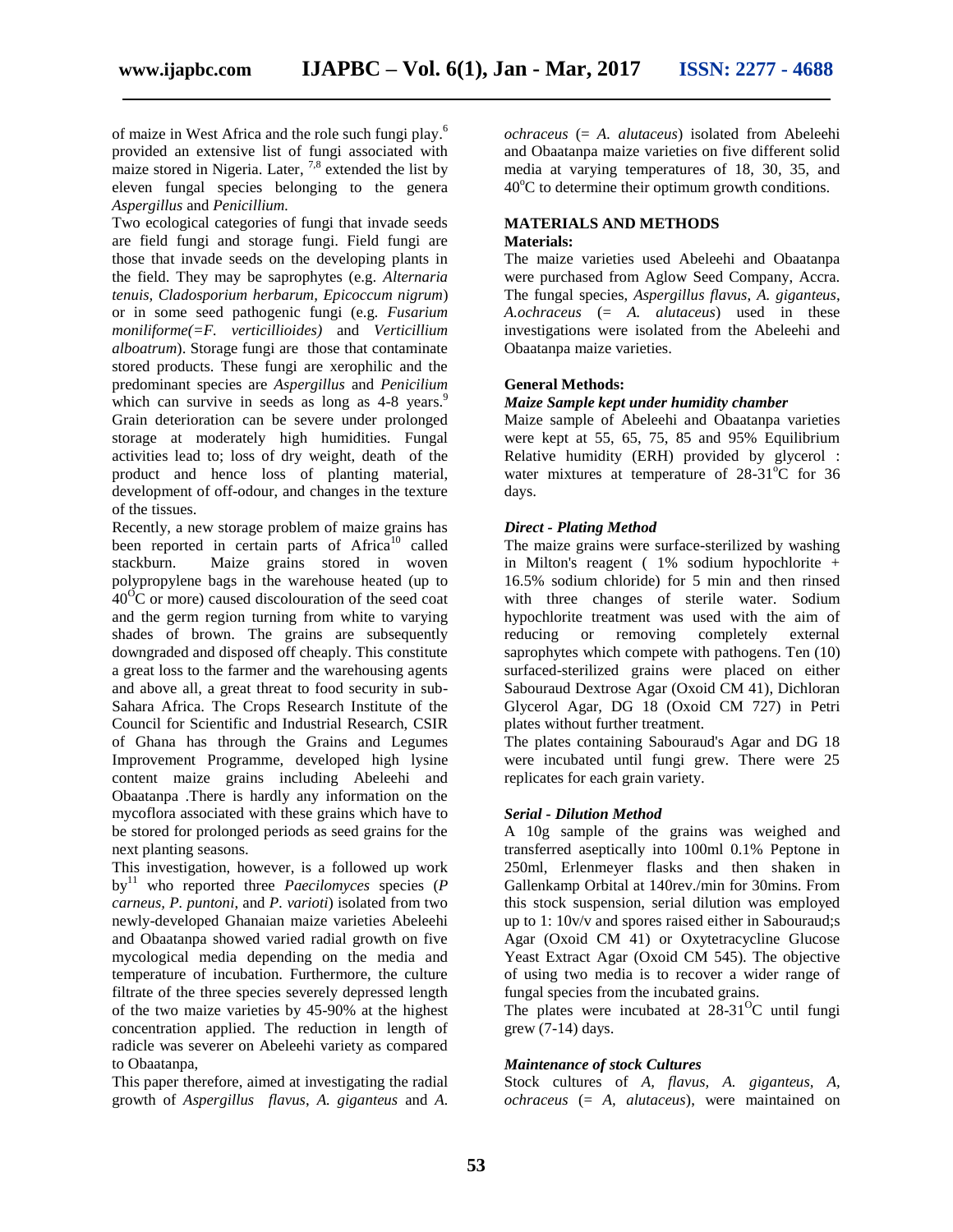slopes of Potato Dextroe Agar, slants in MaCartney tubes and sub-cultured every two weeks.

## **Preparation of Media:**

#### *Potato Dextrose Agar*

Two hundred grams (200g) of Irish potato was peeled, weighed and cut into slices. The cut slices were boiled in 500ml of water to become soft thereafter strained through cheese cloth and the slurry made up to the 1litre mark. Twenty grams (20g) of glucose and fifteen grams (15g) of agar were weighed separately and added into the solution. After heating on hot-plate for a few minutes to homogenize, the medium was sterilized in an autoclave at  $121^{\circ}$ C for 20mins.

#### *Maize Meal Agar Prepared from either Abeleehi or Obaatanpa*

Similarly, 200g maize weighed and blended and 500ml distilled water added. This was heated for a few minutes. The suspension was filtered through Buchner funnel to obtain a near clear solution. Twenty grams (20g) of glucose and fifteen grams (15g) agar were added and made up to 1litre mark with sterile distilled water. The medium was sterilized in an autoclave at  $121^{\circ}$ C for 20mins.

#### **Method of Inoculation:**

Two diameters at right angles to each other were drawn at the bottom of the Petri plates (9cm) with grease pencil after the agar medium had set. Each plate was held in inverted position, the lid was removed and the plate inoculated at the intersection of the two diameters with conidia on 2mm Agar disks at the tip of a flamed - sterilized inoculation pin. The lid was placed back and the plates incubated in the inverted position. This method of inoculation completely obviated the usually sprinkling of powdery spores of *Penicillium* and *Aspergillus* species on plate inoculated in the upright position. In the case of *Paecilomyces* and *Fusarium* species, the agar disks bearing the inoculation was placed directly at the centre of the plate. The plates were inoculated in triplicate for each species and were inocubated at  $18^\circ$ ,  $30^\circ$ ,  $35^\circ$ , and  $40^\circ$ C respectively.

#### **Seed Viability Test:**

Maize seeds completely free from fungal attacks were used in the viability test. Fifty seeds each of Abeleehi and Obaatanpa varieties were cut longitudinally to expose the germ region and then placed in sterile Petri dishes containing Tetrazolium Chloride solution. There were five replicates for each maize variety. The plates were incubated in total darkness for at least three hours. Thereafter the number of seeds showing characteristic pinkish colour in the germ region were counted and the percentage viability calculated.

#### *In vitro* **studies on the effect of Fungal Metabolites on Germination and Radicle Elongation**

Liquid static culture filtrate of the local isolates of *Aspergillus flavus*, *A. giganteus*, *A. ochraceus* (=*A. alutaceus*) were obtained by raising the listed fungi (aliquot of 1.2 - 1.8 x  $10^{5}$  spores/ml per flask) in either 30ml of Potato Dextrose Broth (PDB), Maize Meal Broth (MMB) prepared from both Abeleehi and Obaatanpa varieties. The mycelium was harvested after 2, 4 and 8 days at  $28-31^{\circ}$ C. Vegetative growth was assessed by the convectional dry weight method and the cultural filtrates stored separately in 500ml Erlenmeyer flasks covered with black bags for immediate use.

The pH of the filtrate were taken using TOA pH meter HM - 60s (TOA Company Japan). The culture filtrate were used either undiluted or diluted ( 1:1 ,1:2, 1:5 and 1:10 $v/v$ ). Ten (10) grains of either Abeleehi or Obaatanpa varieties were placed on sterile filter paper in 9.0cm Petri dishes moistened with 10ml distilled water (control) or with 10ml of culture filtrate of the listed fungi. There were 250 grains for each dilution level of the culture filtrates and the period of growth, that is 2, 4, and 8 days of the respective fungi. Percentage germination was calculated after 5 days incubation at  $28-31^{\circ}$ C and the length of radicles noted. The length of the radicles (hypocotyl) are given as ratio (%) to those of the control seedlings in distilled water  $12$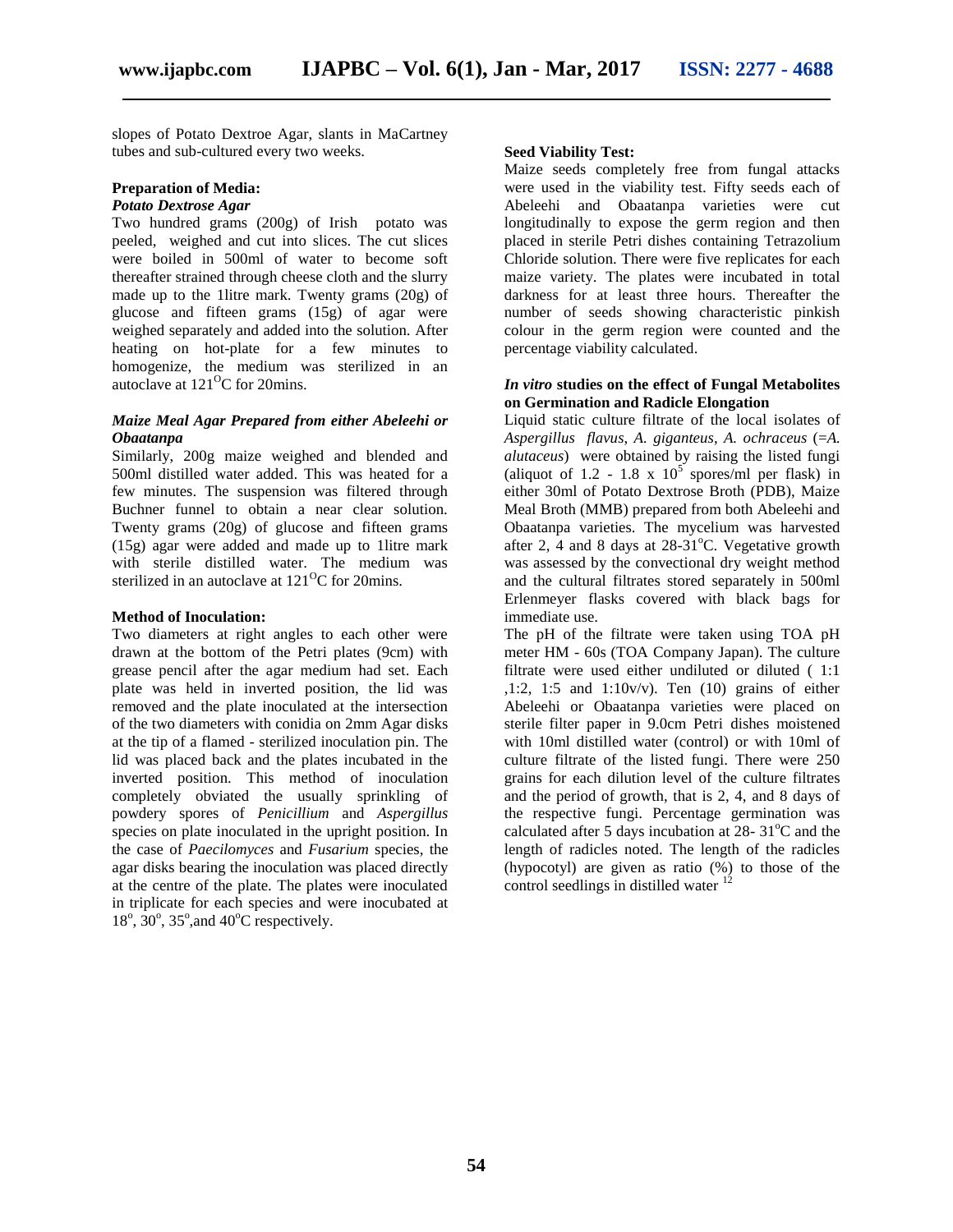







**Fig 1** Radial growth of *Aspergillus flavus* on five different mycological media (Indicated).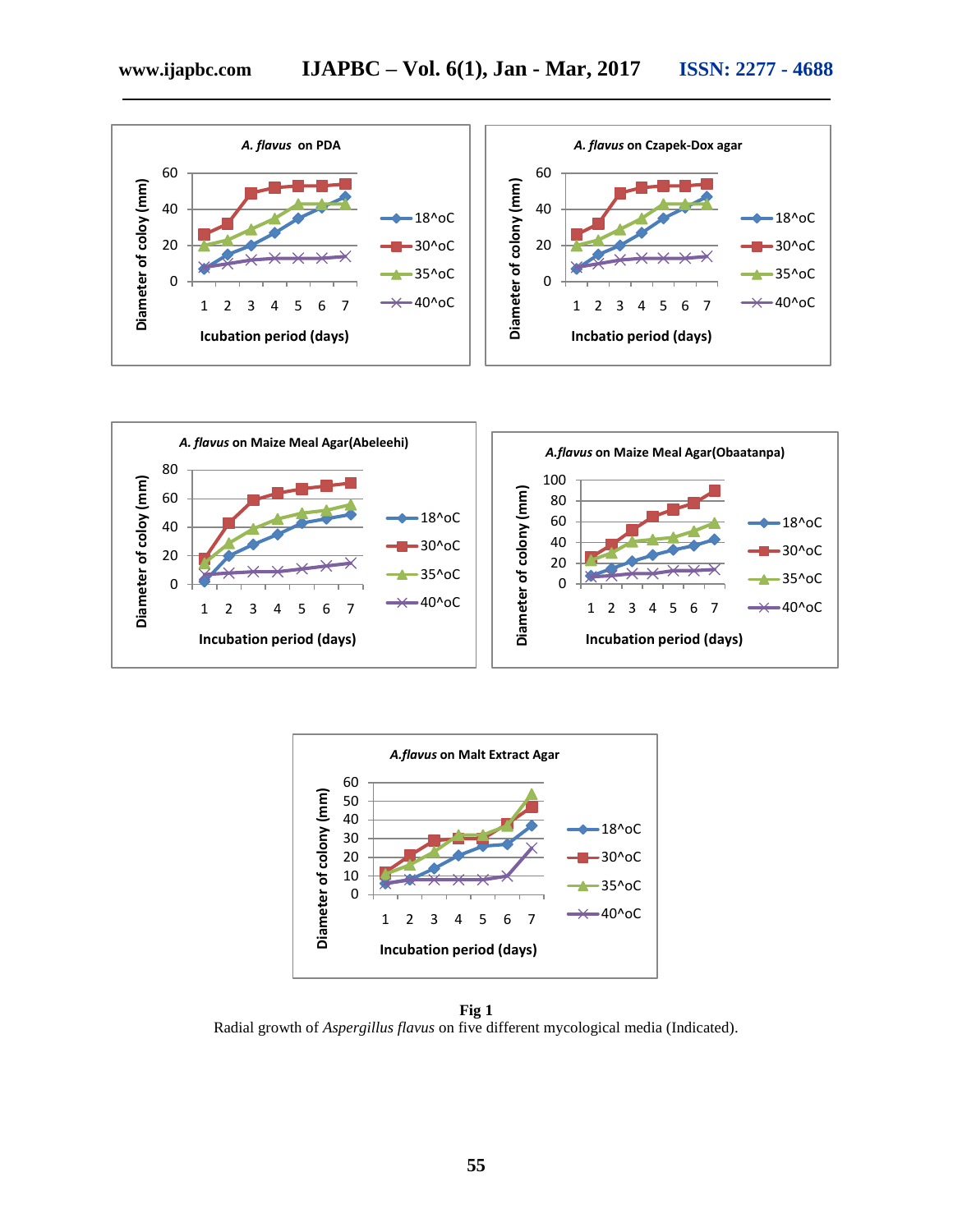





**Fig.2** Radial growth of *Aspergillus giganteus* on five different mycological media (Indicated).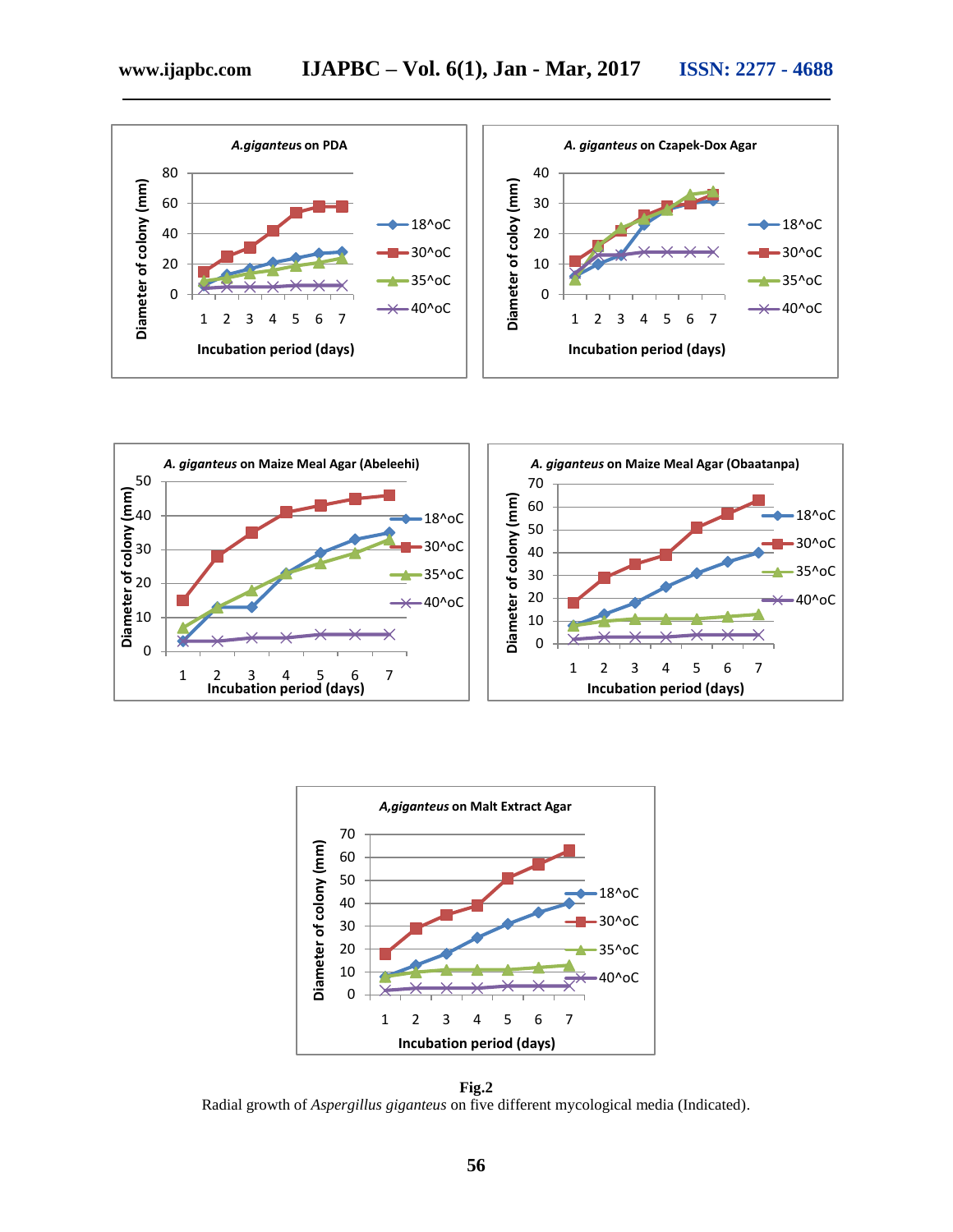







Radial growth of *Aspergillus ochraceus* (= *A alutaceus*) on five different mycological media indicated.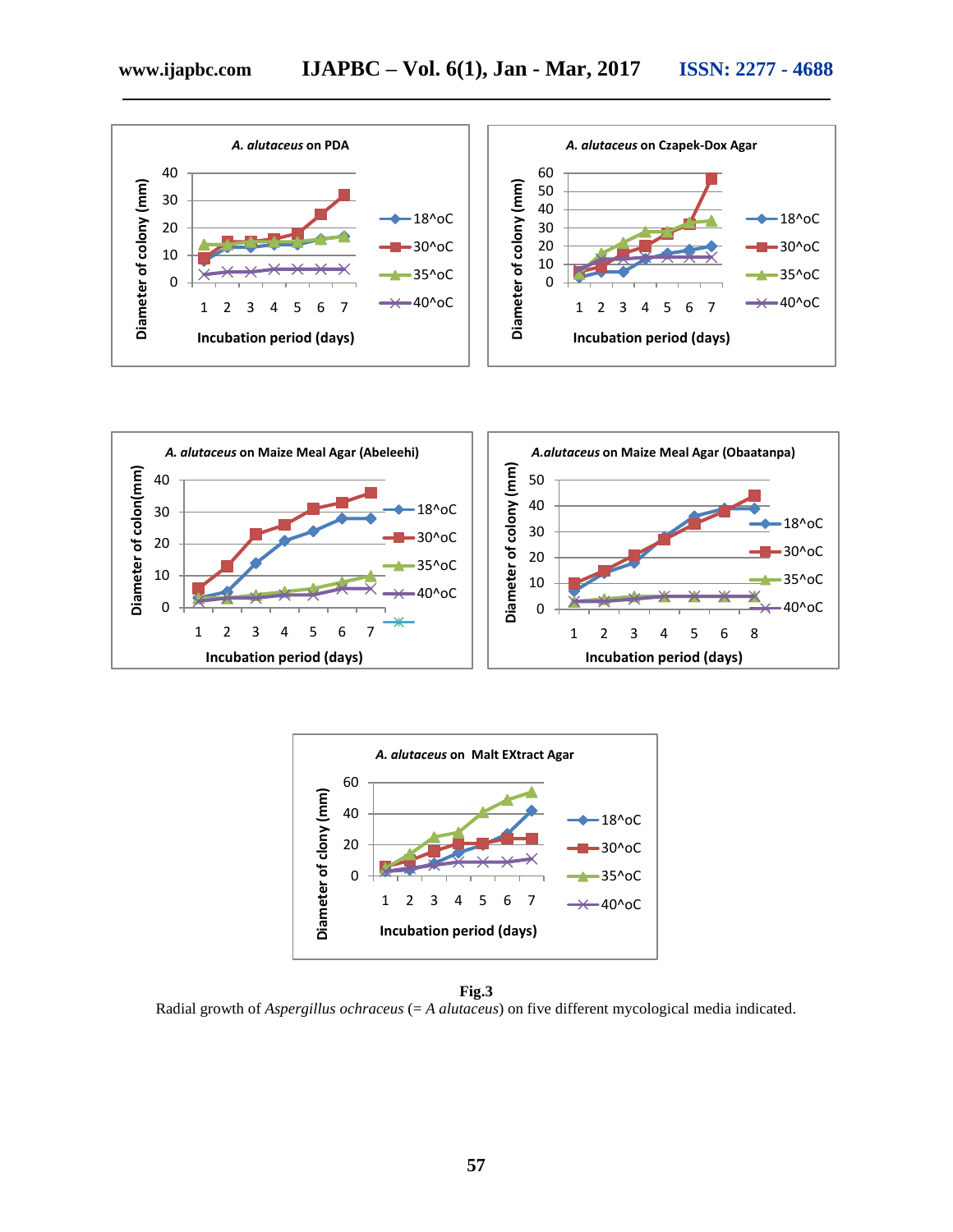| germination medium for marze varieties - Abeleem and Obaatanpa). |                          |                                                  |                       |                                                   |  |  |
|------------------------------------------------------------------|--------------------------|--------------------------------------------------|-----------------------|---------------------------------------------------|--|--|
| Age                                                              | <b>Dilution</b><br>ratio | Radicle length of abeleehi as<br>$\%$ of control | <b>Dilution ratio</b> | Radicle length of obaatanpa as<br>$\%$ of control |  |  |
| -DAY OLD<br>$\mathbf{a}$                                         | Undiluted                | 40                                               | Undiluted             | 57                                                |  |  |
|                                                                  | 1:1                      | 50                                               | 1:1                   | 62                                                |  |  |
|                                                                  | 1:2                      | 55                                               | 1:2                   | 76                                                |  |  |
|                                                                  | 1:5                      | 60                                               | 1: 5                  | 86                                                |  |  |
|                                                                  | 1:10                     | 80                                               | 1:10                  | 95                                                |  |  |
| -DAY OLD<br>$\blacktriangledown$                                 | Undiluted                | 20                                               | Undiluted             | 28                                                |  |  |
|                                                                  | 1:1                      | 33                                               | 1:1                   | 43                                                |  |  |
|                                                                  | 1:2                      | 48                                               | $1:2$                 | 54                                                |  |  |
|                                                                  | 1: 5                     | 75                                               | 1: 5                  | 69                                                |  |  |
|                                                                  | 1:10                     | $82\,$                                           | 1:10                  | 70                                                |  |  |
| -DAY OLD<br>$\infty$                                             | Undiluted                | 32                                               | Undiluted             | 26                                                |  |  |
|                                                                  | 1:1                      | 44                                               | 1:1                   | 51                                                |  |  |
|                                                                  | $1:2$                    | 63                                               | 1:2                   | 67                                                |  |  |
|                                                                  | 1: 5                     | 84                                               | 1: 5                  | 82                                                |  |  |
|                                                                  | 1:10                     | 88                                               | 1:10                  | 93                                                |  |  |

## **Table 1**

Culture filtrate of *Aspergillus ochraceus* (= *A. alutaceus*) growing on Maize meal broth (Obaatanpa) used as germination medium for maize varieties - Abeleehi and Obaatanpa).

#### **Table 2**

Culture filtrate of *Aspergillus ochraceus* (= *A. alutaceus*) growing on Potato Dextrose broth (Obaatanpa) used as germination medium for maize varieties - Abeleehi and Obaatanpa).

| Age                  | <b>Dilution</b><br>ratio | Radicle length of abeleehi as<br>% of control | <b>Dilution ratio</b> | Radicle length of obaatanpa as<br>$%$ of control |
|----------------------|--------------------------|-----------------------------------------------|-----------------------|--------------------------------------------------|
| 2-DAYOLD             | Undiluted                | 36                                            | Undiluted             | 44                                               |
|                      | $1\,\colon 1$            | 45                                            | $1:1$                 | 56                                               |
|                      | $1:2$                    | $47\,$                                        | 1:2                   | 78                                               |
|                      | $1:5$                    | 82                                            | 1: 5                  | 83                                               |
|                      | $1\,\colon 10$           | 91                                            | $1\,\colon 10$        | 89                                               |
| 4-DAYOLD             | Undiluted                | $24\,$                                        | Undiluted             | 25                                               |
|                      | 1:1                      | 29                                            | $1:1$                 | 29                                               |
|                      | $1\,\colon\!2$           | 35                                            | $1\,\colon 2$         | 43                                               |
|                      | 1: 5                     | 39                                            | 1: 5                  | 55                                               |
|                      | $1\,\colon 10$           | 57                                            | $1:10$                | 61                                               |
| -DAY OLD<br>$\infty$ | Undiluted                | 48                                            | Undiluted             | $52\,$                                           |
|                      | $1\,:\,1$                | 54                                            | $1\,\colon 1$         | 87                                               |
|                      | $1\,\colon\!2$           | $72\,$                                        | $1\,\colon 2$         | 90                                               |
|                      | 1: 5                     | $80\,$                                        | 1: 5                  | 95                                               |
|                      | $1\div 10$               | 94                                            | $1\,\colon 10$        | 97                                               |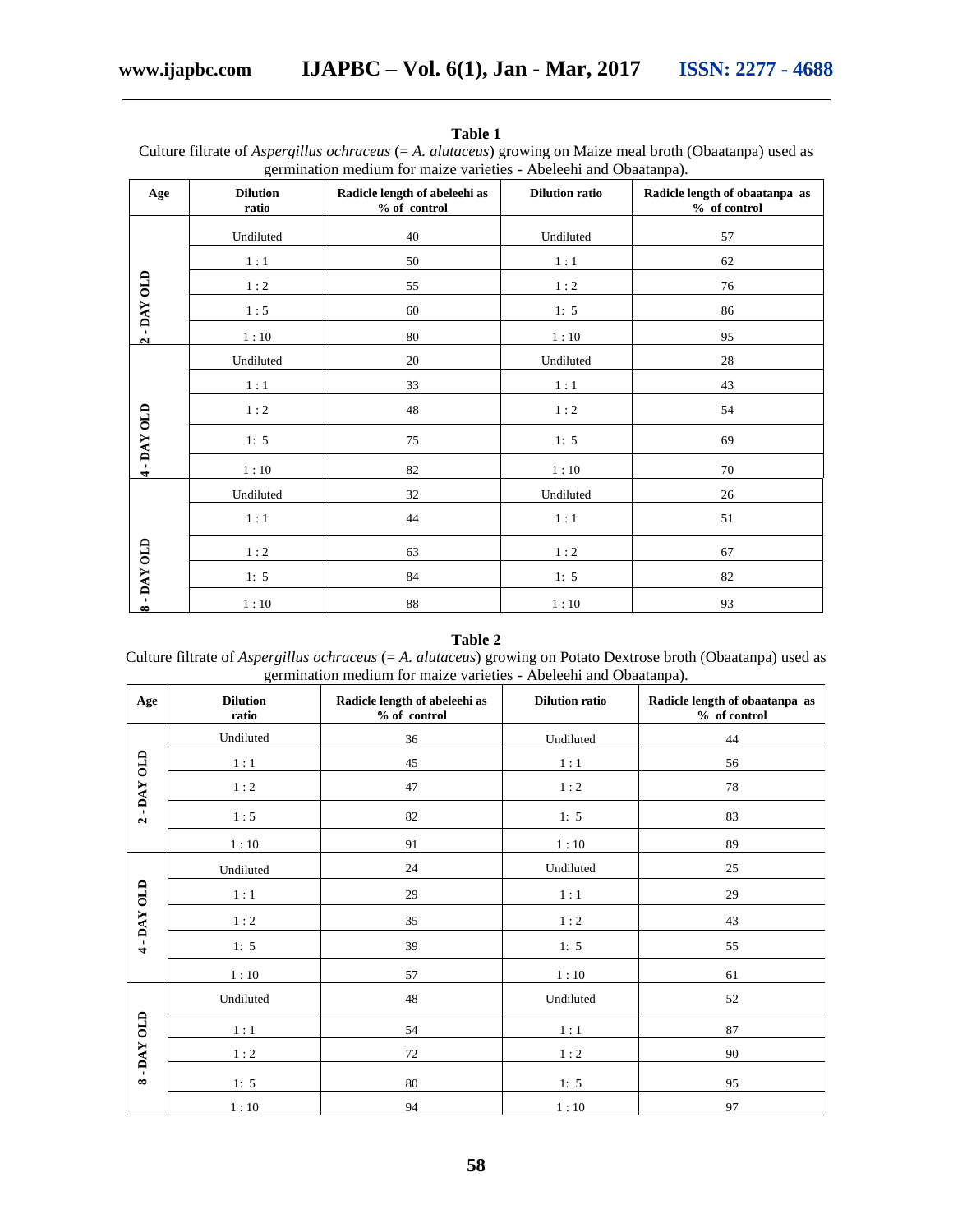| germination medium for maize varieties - (Abeleehi and Obaatanpa). |                          |                                               |                       |                                                |  |  |  |
|--------------------------------------------------------------------|--------------------------|-----------------------------------------------|-----------------------|------------------------------------------------|--|--|--|
| Age                                                                | <b>Dilution</b><br>ratio | Radicle length of abeleehi as % of<br>control | <b>Dilution ratio</b> | Radicle length of obaatanpa as %<br>of control |  |  |  |
| -DAY OLD<br>$\mathbf{a}$                                           | Undiluted                | 38                                            | Undiluted             | 70                                             |  |  |  |
|                                                                    | 1:1                      | 50                                            | 1:1                   | 76                                             |  |  |  |
|                                                                    | 1:2                      | 54                                            | 1:2                   | 81                                             |  |  |  |
|                                                                    | 1:5                      | 65                                            | 1: 5                  | 90                                             |  |  |  |
|                                                                    | 1:10                     | 77                                            | 1:10                  | 95                                             |  |  |  |
| 4-DAYOLD                                                           | Undiluted                | 20                                            | Undiluted             | 6                                              |  |  |  |
|                                                                    | 1:1                      | 22                                            | 1:1                   | 16                                             |  |  |  |
|                                                                    | 1:2                      | 35                                            | 1:2                   | 28                                             |  |  |  |
|                                                                    | 1: 5                     | 41                                            | 1: 5                  | 30                                             |  |  |  |
|                                                                    | 1:10                     | 74                                            | 1:10                  | 80                                             |  |  |  |
| -DAY OLD<br>$\infty$                                               | Undiluted                | 21                                            | Undiluted             | 18                                             |  |  |  |
|                                                                    | 1:1                      | 31                                            | 1:1                   | 36                                             |  |  |  |
|                                                                    | 1:2                      | 72                                            | 1:2                   | 55                                             |  |  |  |
|                                                                    | 1: 5                     | 81                                            | 1: 5                  | 73                                             |  |  |  |
|                                                                    | 1:10                     | 97                                            | 1:10                  | 83                                             |  |  |  |

#### **Table 3**

Culture filtrate of *Aspergillus ochraceus* (= *A. alutaceus*) growing on Maize meal broth (Abeleehi) used as

#### **RESULTS AND DISCUSSION**

In Ghana, the major cereal grains produced are maize, millet, sorghum and rice. Various seeds are produced in large quantities and are commercially very important. The major ones are legumes especially groundnuts, cowpea, bambara groundnuts, pigeon pea, winged bean among others and to a lesser extent other seeds like *Citrullus* species. Of these, maize is widely cultivated and utilized as food, livestock feed, and as a raw material for industrialized products. About 40 million bags of maize is consumed annually in Ghana and the total maize production is done by about 70% small holder farmers. Being a seasonal crop, particularly in sub-Sahara Africa maize is dried, bagged and stored in warehouses to serve as enormous food reserve in the lean seasons.

Two ecological categories of fungi that invade seeds are field fungi and storage fungi. Field fungi invade seeds on the developing plants in the field they may be saprophytes such as *Alternaria tenuis*, *Cladosporium herbarum*, *Epicoccum nigrum* or in some cases pathogenic fungi such as *Fusarium moniliforme* and *Verticillium alboatrum*. Storage

fungi are those that contaminate stored products (grains). Most of them are able to grow without free water. Most of the storage microbiota are species of *Aspergillus* and *Penicillium.* Some fungi; *Aspergillus*, *Penicillium* can survive in seeds as long as  $4-8$  years  $9$ . Metabolites of these fungi may have

beneficial or adverse effects on plant growth including suppression of seed germination, malformation and retardation of growth of seedlings.<sup>13,14</sup> root growth promoters<sup>12</sup>. Seed-borne mycoflora is one of the major components reducing seed quality, protein and carbohydrate contents, reducing germination capacity, seedling damage, resulting in the reduction of crop yield  $15,16,17$ . Fungi mostly involved are members of the *Aspergillus, Fusarium, Penicillium*, *Alternaria* among others. One cannot but agree with,<sup>18,19</sup> who reported that high degree of mould contamination in stored grains and animal feeds is a measure of their quality assurance.

A previous work by $^{20}$  on the effect of fungi on germination of six maize cultivars revealed that the effect on germination on the maize seeds cultivars significantly differ from cultivar to cultivar with the highest germination failure recorded in a locality in which maximum prevalence of various fungi were recorded. A finding which agreed with the one reported by  $21$ .

Pathogenicity test carried out with two most frequently isolated fungi, *F. moniliforme (=F. verticillioides)* and *A*. *niger* on maize revealed that the two toxigenic moulds were highly effective by producing mycotoxin that retarded maize seeds germination and seedling growth<sup>22.</sup> In a related work reported the occurrence of  $F$ *. moniliforme (=F. verticillioides)* in pre harvest maize ear which was dominant in the infected ear kernel.<sup>24</sup> stated that  $F$ . *moniliforme (=F.verticillioides)* produces toxic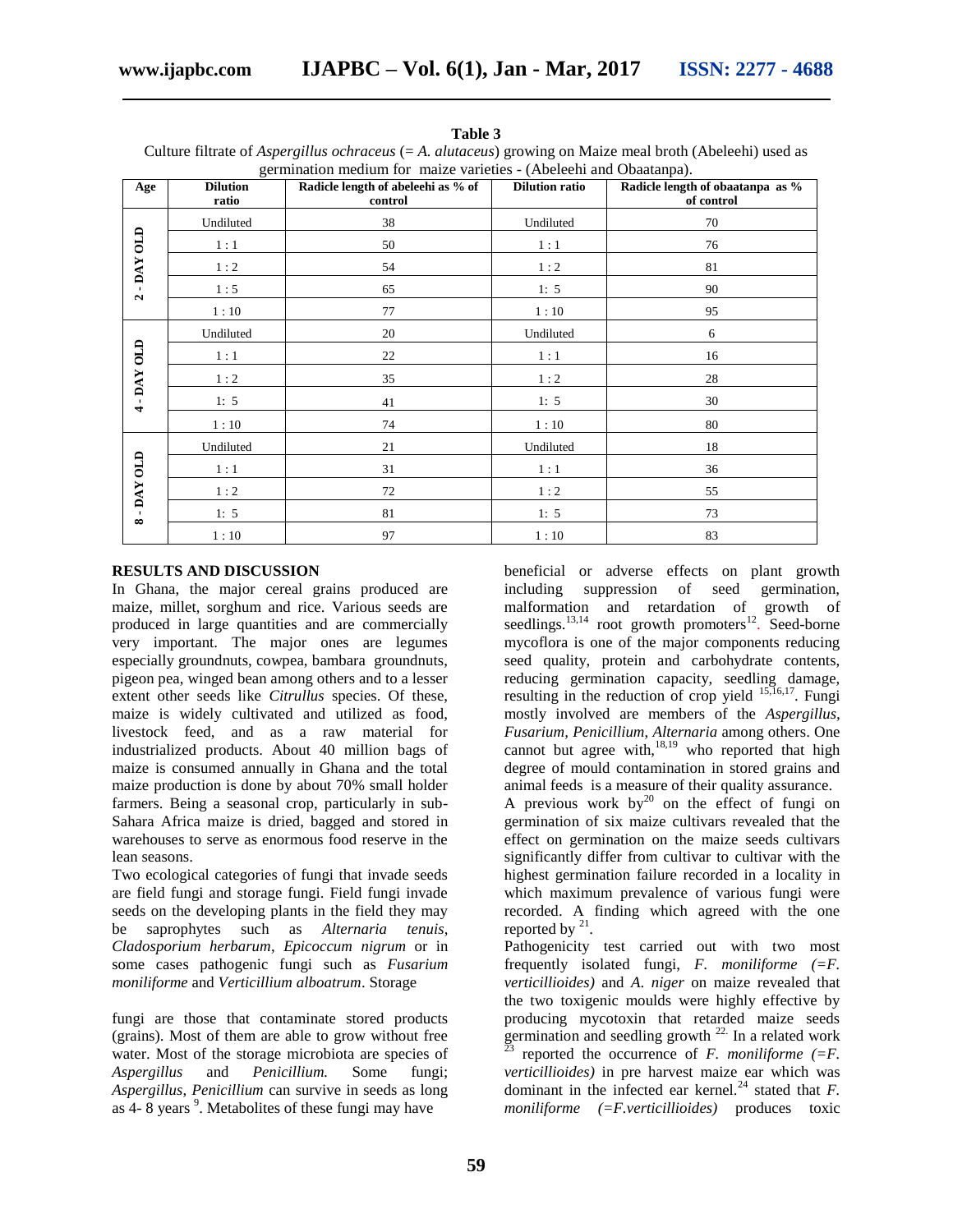metabolites such as *fumosin* which is responsible for many cancers in the digestive systems of human animals.

The increase attempt by man to cultivate new varieties of crops more suited to his climate has necessitated breeding programmes that require crossing of local varieties with imported grain varieties which are not indigenous to Africa. The attendant problem is the production of new varieties whose versatility in terms of drought tolerance, yield and susceptibility to local indigenous diseases have not been thoroughly investigated prior to the introduction of the crop to the farmers. About 12 *Aspergillus* species including *A, flavus, A.ochraceous* (= *A. alutaceus*) and *A, giganteus* were isolated from two recently- developed high lysine content maize grains in Ghana, Abeleehi and Obaatanpa. The radial growth of the *Aspergillus* species were investigated on five solid mycological media namely; Czapek-Dox, Malt-Extract, Maize-Meal (Abeleehi), Maize-Meal (Obaatanpa) and Potato-Dextrose at varying temperatures of 18,30 35 and  $40^{\circ}$ C to ascertain the effect of temperature and culture media on their vegetative growth. The mycological media as well as temperature of incubation influenced radial growth of *Aspergillus* species (*A. flavus, A.giganteus* and *A. alutaceus* (= *A. ochraceus*) tested.

Generally, the optimum growth of *A. flavus* was obtained on all media at between  $30^{\circ}$ C and  $35^{\circ}$ C (fig.1). Growth was depressed at  $40^{\circ}$ C but not at  $18^{\circ}$ C ( fig.1) except on Czapek-Dox Agar. The best medium for growth of *A. flavus* was Maize Meal Agar prepared from Obaatanpa variety. Radial growth was poorest on Potato Dextrose Agar and Czapek-Dox Agar attaining a radius of 50mm after 7 days at  $30^{\circ}$ C as compared to 86 mm after 7 days of growth at 30°C on Maize Meal Agar prepared from Obaatanpa variety. ( fig.1). *A. giganteus* grew best at  $30^{\circ}$ C followed by  $18^{\circ}$ C on all media tested. Growth on Czapek-Dox Agar and Malt Extract Agar lagged behind the rest. A temperature of  $40^{\circ}$ C was unsuitable as radial growth remained nearly static after 2-3 days (fig.2).

A. *alutaceus* (A. *ochraceus*) grew best at 35<sup>°</sup>C on Czapek-Dox Agar and Malt Extract Agar and on Maize Meal Agar. Radial growth of the fungus was considerably depressed at  $40^{\circ}$ C for all media tested except on Czapek-Dox Agar which at  $40^{\circ}$ C the fungus attained a radius of 30 mm in 7 days as compared with 50mm on Czapek-Dox Agar (fig.3). Interestingly, radial growth of *A. alutaceus* at 35°C was nearly the same as at  $40^{\circ}$ C on Maize Meal Agar prepared from Abeleehi and Obaatanpa varieties. The Optimum growth for this fungus therefore was between  $30$  and  $35^{\circ}$ C. Interestingly, two-day old

culture filtrate of *A. ochraceus* (=*A. alutaceus*) isolated from Abeleehi depressed seed germination by 50 to 70% of both Abeleehi and Obaatanpa maize varieties. The same culture filtrate adversely affected radicle elongation of germinating maize grains of Abeleehi and Obaatanpa by 60-90% (Tables 1,2, and 3).

## **CONCLUSION**

This paper contains data which reveals that the mycological media as well as temperature of incubation influenced radial growth of all the *Aspergillus* species [*A. flavus*, *A.giganteus*, and *A. alutaceus* (= *A. ochraceus*) tested]. The optimal growth of *A. flavus* was obtained between  $30^{\circ}$ C and  $35^{\circ}$ C. Growth however, was depressed at  $40^{\circ}$ C but not at 18<sup>°</sup>C. The best medium for the growth of *A*. *flavus* was Maize Meal agar prepared from Obaatanpa variety. Radial growth of *A. flavus* was poorest on Potato Dextrose agar and Czapek-Dox agar. *A. giganteus* grew best at 30<sup>o</sup>C followed by 18<sup>o</sup>C on all media tested. Growth on Czapek-Dox agar and Malt Extract agar lagged behind the remaining media. A temperature of  $40^{\circ}$ C was unsuitable for *A. giganteus* as radial growth remained stationary after 2-3 days. *A. alutaceus* (=A. *ochraceus*) grew best at 35<sup>°</sup>C on Czapek-Dox agar and Malt Extract agar at 30°C on Maize Meal agar. Radial growth of the fungus was considerably depressed at  $40^{\circ}$ C for all media tested except on Czapek-Dox agar. The optimum growth of *A. alutaceus* was between 30 and 35°C. The culture filtrate of *A. alutaceus* depressed seed germination at the highest concentration by (50 to 70%) and adversely depressed (60 - 90%) radicle elongation of the germinating maize grains

## **ACKNOWLEDGEMENT**

The authors are grateful to the University of Ghana for laboratory facilities for this work at the Department of Plant and Environmental Biology. All the technicians at the department deserve our warmest gratitude for their various technical assistance. Finally, we thank Mr. Dominic Bonah a Senior Laboratory Technologist of the Department of Science Laboratory Technology, Accra Technical University for kindly arranging the graphs and the tables.

## **REFERENCES**

- 1. Rawnsley J. Crop Storage Rep. Food Agric. Organ.,1969. No. PLSF/GH, 7 IX.U. N., FAO.
- 2. Adams JM. A review of the Literature concerning losses in stored cereals and pulses